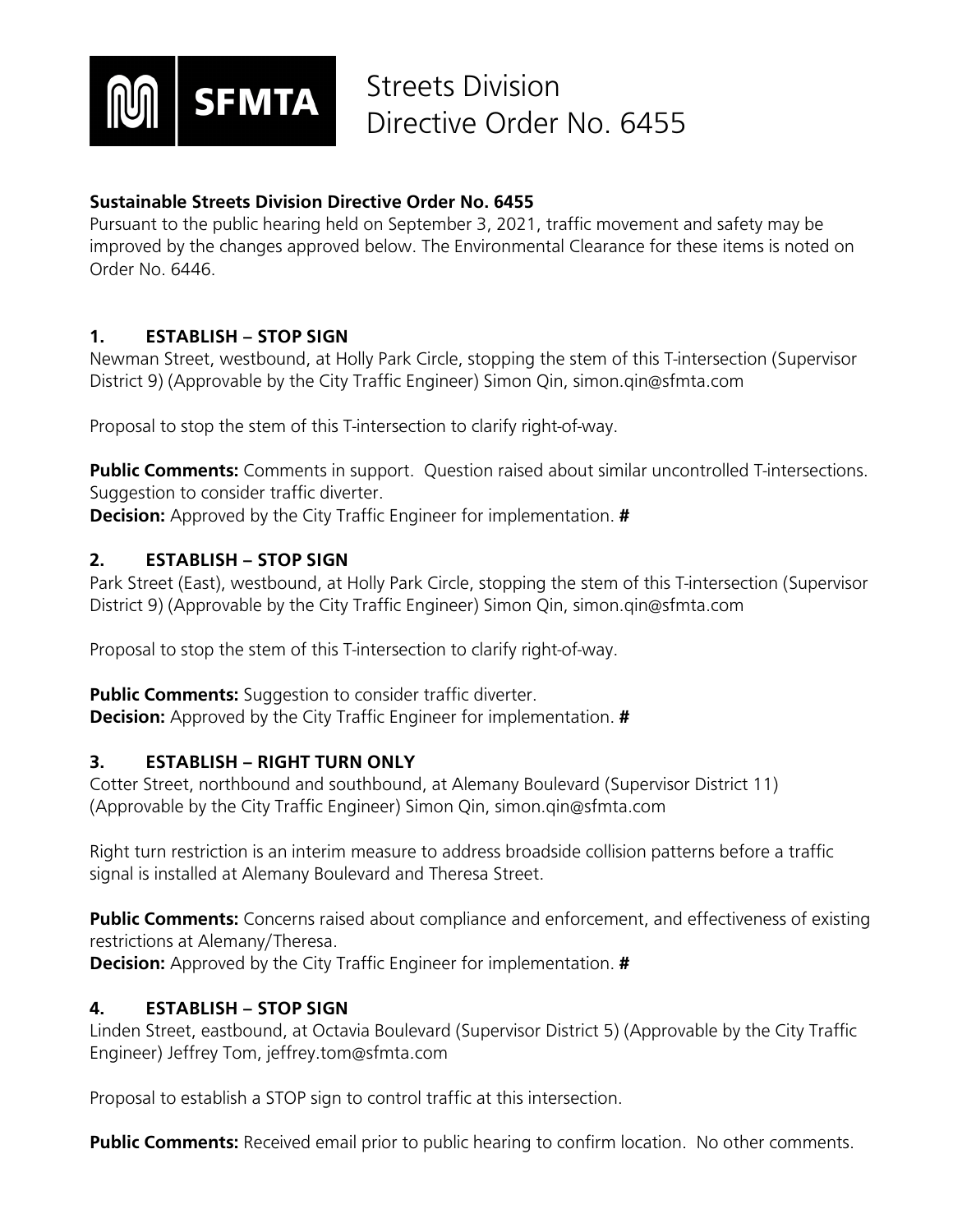

**Decision:** Approved by the City Traffic Engineer for implementation. **#**

### **5. ESTABLISH – YIELD SIGN**

Balboa Street (frontage road), westbound, at Balboa Street (approximately 30 feet west of Arguello Boulevard) (Supervisor District 1) (Approvable by the City Traffic Engineer) Jeffrey Tom, jeffrey.tom@sfmta.com

Proposal to require westbound vehicles north of the transit boarding island on Balboa Street to yield to through vehicles south of the island.

**Public Comments:** Question raised regarding safety improvements for pedestrians, wheelchair users and bicyclists.

**Decision:** Approved by the City Traffic Engineer for implementation. **#**

### **6. ESTABLISH – STOP SIGNS**

Irving Street, eastbound and westbound, at 40th Avenue, making this intersection an all-way STOP (Supervisor District 4) (Approvable by the City Traffic Engineer) Jeffrey Tom, jeffrey.tom@sfmta.com

Proposal to make this intersection an all-way STOP to address collisions.

**Public Comments:** Comments in support. Suggestion to consider traffic diverter. **Decision:** Approved by the City Traffic Engineer for implementation. **#**

#### **7. ESTABLISH - PART-TIME PASSENGER LOADING ZONE, TOW AWAY, NO PARKING, 8 AM-10 AM AND 2 PM-4:30 PM, SCHOOL DAYS**

12th Avenue, west side, from 121 feet to 221 feet north of Lawton Street (100-foot zone) (Supervisor District 7) (Approvable by the City Traffic Engineer) André Wright, andre.wright@sfmta.com

School has requested a passenger loading zone to accommodate pickup/dropoff of students.

**Public Comments:** Received four emails in opposition: three from residents and one from the school. School officials confirmed that the loading zone is not necessary to accommodate pickup and drop-off activities as originally anticipated.

**Decision:** Disapproved.

## **8. ESTABLISH - METERED MOTORCYCLE PARKING**

Sacramento Street, south side, from 94 feet to 106 feet east of Fillmore Street (creates two general metered motorcycle spaces) (Supervisor District 2) (Approvable by the City Traffic Engineer) Alvin Lam, alvin.lam@sfmta.com

Proposal to re-purpose the 12-foot red zone to two general metered motorcycle spaces in response to driveway blockages.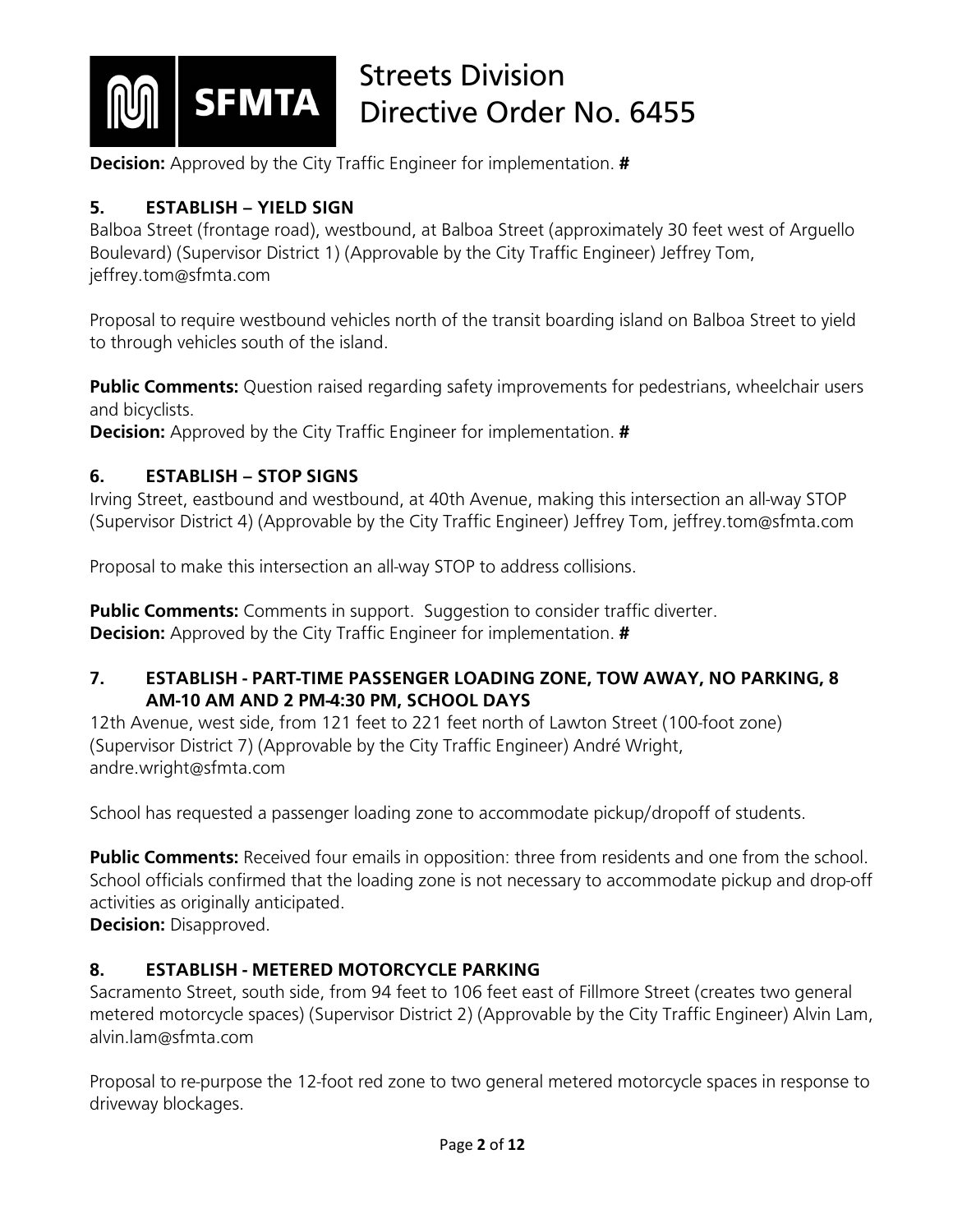

#### **Public Comments:** Comments in support.

**Decision:** Approved by the City Traffic Engineer for implementation. **#**

### **9. ESTABLISH - SPEED HUMPS**

27th Street between Church Street and Sanchez Street (2 speed humps) (Supervisor District 8) (Approvable by the City Traffic Engineer) Jeff Banks, jeffrey.banks@sfmta.com

This proposal installs traffic calming devices on the block at the request of block residents. SFMTA collected data and confirmed that typical motorist speeds exceed agency thresholds to qualify for traffic calming.

**Public Comments:** Comments in support. Suggestion to consider traffic diverter. **Decision:** Approved by the City Traffic Engineer for implementation. **#**

#### **10. ESTABLISH – SPEED HUMPS**

33rd Avenue between Ulloa Street and Vicente Street (2 speed humps) (Supervisor District 4) (Approvable by the City Traffic Engineer) Alison Mathews, Alison.Mathews@sfmta.com

This proposal installs traffic calming devices on the block at the request of block residents. SFMTA collected data and confirmed that typical motorist speeds exceed agency thresholds to qualify for traffic calming.

**Public Comments:** Received three comments in support and one in opposition. Concerns raised about noise. Suggestions to consider traffic diverter and other traffic calming measures. **Decision:** Approved by the City Traffic Engineer for implementation. **#**

### **11. ESTABLISH - SPEED CUSHIONS**

Berry Street, between 5th Street and Mission Bay Drive (5 speed cushions) (Supervisor District 6) (Approvable by the City Traffic Engineer) John Garzee, john.garzee@sfmta.com

This proposal installs traffic calming devices on the block at the request of block residents. SFMTA collected data and confirmed that typical motorist speeds exceed agency thresholds to qualify for traffic calming.

**Public Comments:** Comments in support. Suggestion to close street to all car traffic. **Decision:** Amended to establish 5 speed cushions (in lieu of 3 humps and 2 raised crosswalks) per staff input. Approved by the City Traffic Engineer for implementation. **#**

### **12. ESTABLISH - RAISED CROSSWALK**

Dolores Street at Cumberland Street, north crossing (1 raised crosswalk) (Supervisor District 8) (Approvable by the City Traffic Engineer) Daniel Carr, daniel.carr@sfmta.com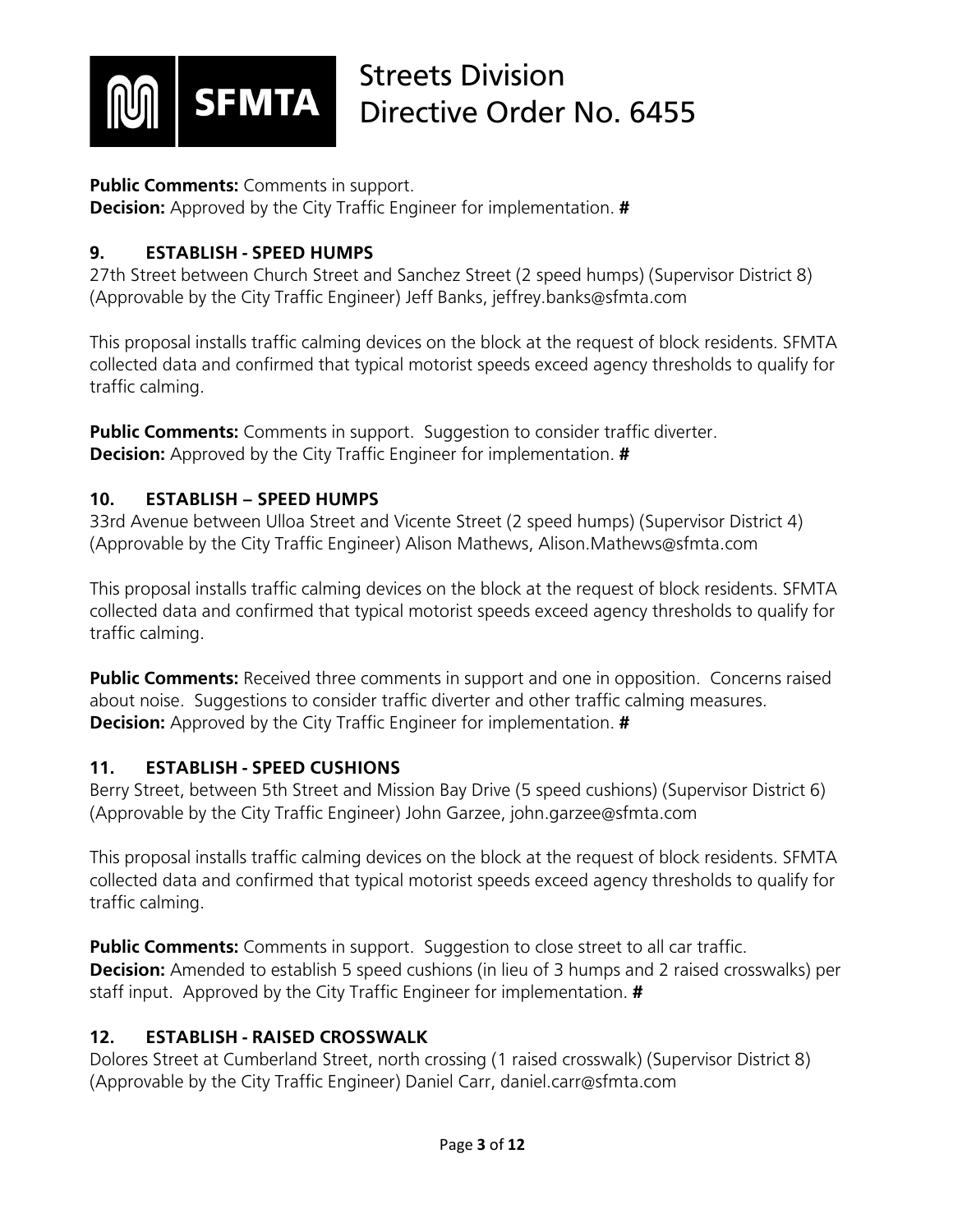

This proposal installs a raised crosswalk at Dolores Park at the request of the District Supervisor.

#### **Public Comments:** No comments.

**Decision:** Temporarily approved raised crosswalk per Directive Order 6424 will now be permanent. **#**

### **13. ESTABLISH - RESIDENTIAL PERMIT PARKING AREA A (Eligibility only, no signs)**

371 Broadway, east of Bartol Street (Supervisor District 3) (Requires approval by the SFMTA Board) Gerry Porras, gerry.porras@sfmta.com

Extending RPP area eligibility will allow residents to purchase permits to park within RPP Area A.

#### **Public Comments:** No comments.

**Decision:** Approved by the City Traffic Engineer to forward to the SFMTA Board for final approval and implementation.

#### **14. ESTABLISH – RESIDENTIAL PERMIT PARKING AREA R (Eligibility only, no signs)**

971 Eddy Street, east of Gough Street eligibility for residents (Supervisor District 5) (Requires approval by the SFMTA Board) Gerry Porras, gerry.porras@sfmta.com

The proposal will add 971 Eddy Street to RPP Area R so residents will be eligible for Area R permits.

### **Public Comments:** No comments.

**Decision:** Approved by the City Traffic Engineer to forward to the SFMTA Board for final approval and implementation.

### **15. ESTABLISH - RESIDENTIAL PERMIT PARKING AREA V (Eligibility only, no signs)**

352 Brighton Avenue, north of Ocean Avenue (Supervisor District 7) (Requires approval by the SFMTA Board) Gerry Porras, gerry.porras@sfmta.com

Extending RPP area eligibility will allow residents to purchase permits to park within RPP Area V.

#### **Public Comments: No comments.**

**Decision:** Approved by the City Traffic Engineer to forward to the SFMTA Board for final approval and implementation.

### **16. ESTABLISH - RESIDENTIAL PERMIT PARKING AREA I (Eligibility only, no signs)**

1600 15th Street, west of Mission Street (Supervisor District 9) (Requires approval by the SFMTA Board) Gerry Porras, gerry.porras@sfmta.com

This proposal will add 1600 15th Street to RPP Area I so residents will be eligible to purchase permits and park within the general Area I.

#### **Public Comments: No comments.**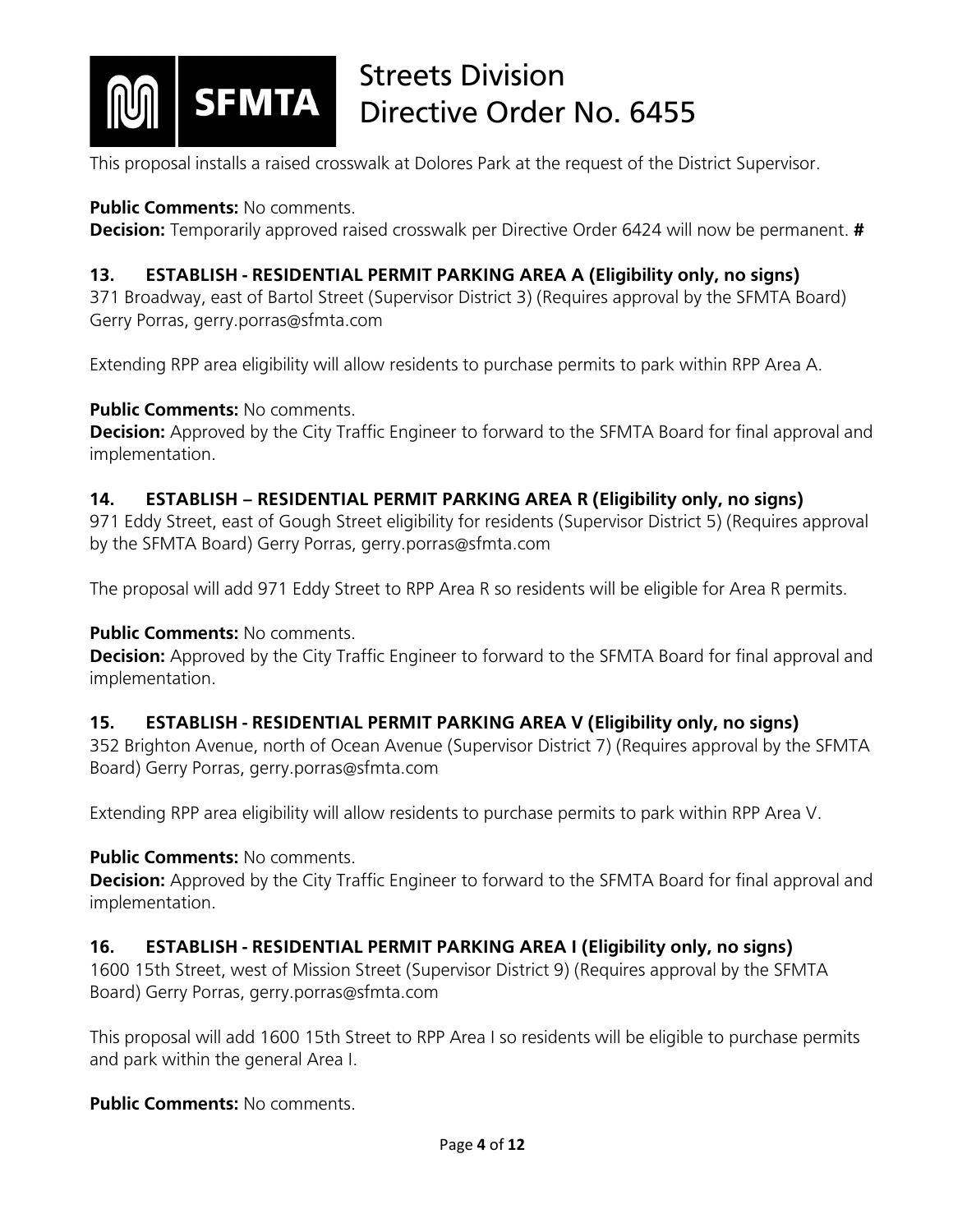

**Decision:** Approved by the City Traffic Engineer to forward to the SFMTA Board for final approval and implementation.

#### **17. RESCIND – RESIDENTIAL PERMIT PARKING AREA C ESTABLISH–RESIDENTIAL PERMIT PARKING AREA G (Eligibility only, no signs)**

1211 Polk Street between Bush and Sutter Streets (Supervisor District 3) (Requires approval by the SFMTA Board) Raynell Cooper, raynell.cooper@sfmta.com

The proposal will move 1211 Polk Street from Area C to RPP Area G so residents will be eligible for Area G permits.

**Public Comments:** Comment received regarding lack of protected bike lane on Polk Street. **Decision:** Approved by the City Traffic Engineer to forward to the SFMTA Board for final approval and implementation.

### **18(a). ESTABLISH – CLASS IV PROTECTED BIKEWAY**

Polk Street, southbound, from Grove Street to Hayes Street (Approvable by the City Traffic Engineer)

### **18(b). ESTABLISH – TOW AWAY NO STOPPING ANYTIME**

Polk Street, west side, from Grove Street to Hayes Street (removes all parking and loading on this block) (Requires approval by the SFMTA Board)

### **18(c). ESTABLISH – BLUE ZONE**

Dr. Tom Waddell Place, north side, from 20 feet to 40 feet west of Polk Street (Approvable by the City Traffic Engineer)

### **18(d). ESTABLISH – METERED YELLOW ZONE, COMMERCIAL LOADING, 7 AM TO 6 PM, MONDAY THROUGH SATURDAY**

Dr. Tom Waddell Place, north side, from 40 feet to 80 feet west of Polk Street Dr. Tom Waddell Place, north side, from 108 feet to 131 feet west of Polk Street (Approvable by the City Traffic Engineer)

### **18(e). ESTABLISH – PASSENGER LOADING ZONE, AT ALL TIMES**

Hayes Street, north side, from 9 feet to 53 feet west of Polk Street (Supervisor District 6) (Approvable by the City Traffic Engineer) Cameron Beck, cameron.beck@sfmta.com

Proposing to install Class IV protected bikeway in the southbound direction on Polk Street between Grove Street and Hayes Street. This proposal is in response to a recent traffic collision resulting in fatality at the intersection of Polk and Hayes streets.

**Public Comments:** Received three emails in support prior to public hearing and several comments in support during the hearing. Suggestions to paint bike lane through intersection and extend bike lane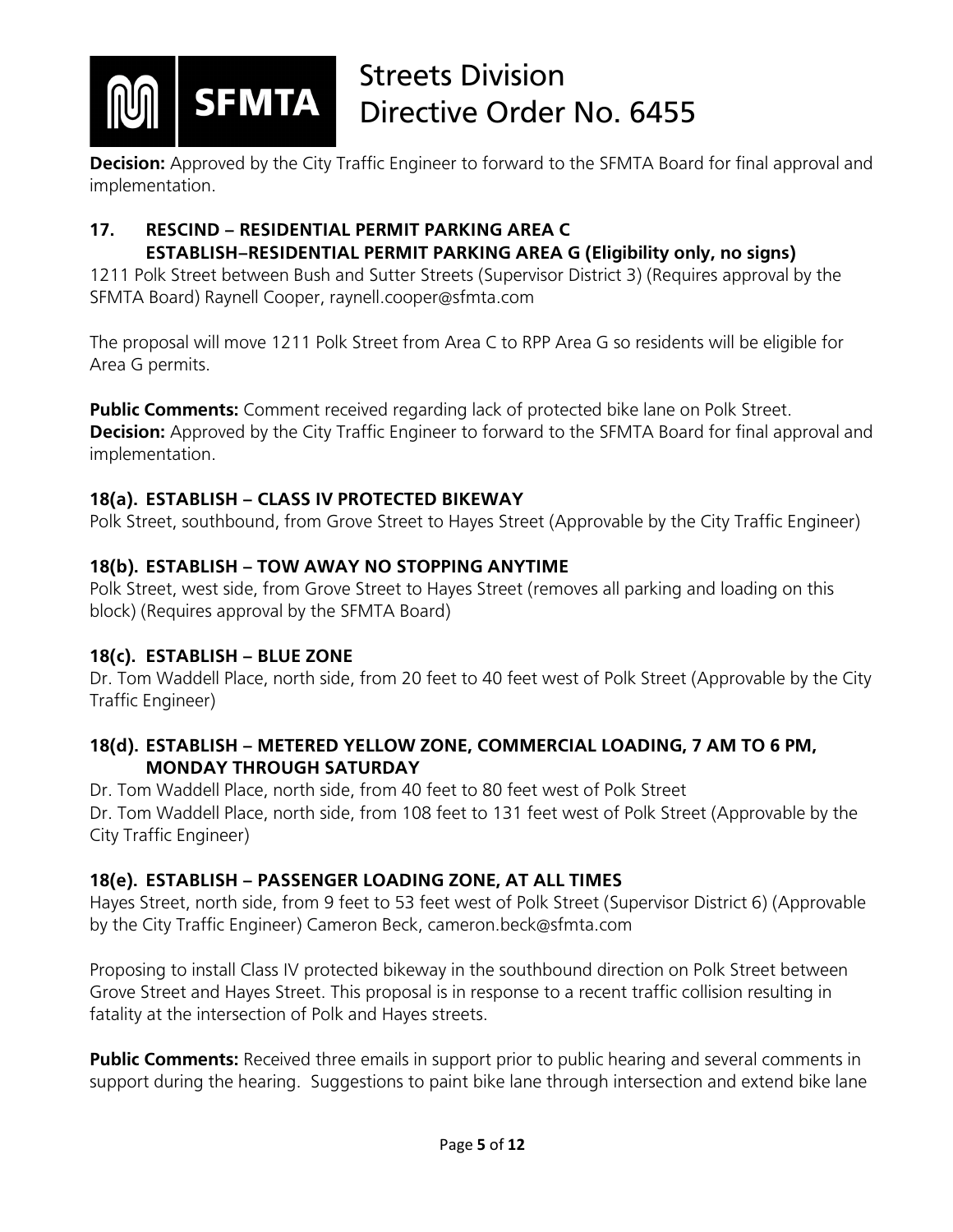

to the north past City Hall. Concerns for double parked vehicles in painted buffer (as seen on the unit block of Polk Street). Question raised about number of parking spaces affected.

**Decision:** Items (a), (c), (d) and (e) approved by the City Traffic Engineer for implementation. Item (b) approved by the City Traffic Engineer to forward to the SFMTA Board for final approval and implementation.

#### **19(a). RESCIND – TOW-AWAY NO STOPPING 4 PM TO 6 PM**

Geary Street, south side, from Van Ness Avenue to Polk Street (rescinds peak-hour travel lane) (Requires approval by the SFMTA Board)

### **19(b). ESTABLISH – PASSENGER LOADING ZONE, AT ALL TIMES**

Geary Street, south side, from 15 feet to 59 feet east of Van Ness Avenue (for 1050 Van Ness operations) (Approvable by the City Traffic Engineer)

#### **19(c). ESTABLISH – GREEN METERED PARKING, 30-MINUTE TIME LIMIT, 9 AM TO 6 PM, MONDAY THROUGH SATURDAY**

Geary Street, south side, from 59 feet to 81 feet east of Van Ness Avenue (establishes one short term parking space) (Approvable by the City Traffic Engineer)

### **19(d). ESTABLISH – YELLOW 6-WHEEL COMMERCIAL METERED LOADING ZONE, 30-MINUTE TIME LIMIT, 7 AM TO 6 PM, MONDAY THROUGH SATURDAY**

Geary Street, south side, from 81 feet to 125 feet east of Van Ness Avenue (Approvable by the City Traffic Engineer)

## **19(e). RESCIND – TOW-AWAY NO STOPPING ANYTIME**

#### **ESTABLISH – TOW-AWAY NO STOPPING 7 AM TO 9 AM AND 4 PM TO 6 PM, MONDAY THROUGH FRIDAY**

O'Farrell Street, north side, from Van Ness Avenue to 133 feet easterly (rescinds travel lane and establishes turn pocket to be consistent with rest of corridor) (Requires approval by the SFMTA Board)

#### **19(f). ESTABLISH – YELLOW 6-WHEEL COMMERCIAL METERED LOADING ZONE, 30-MINUTE TIME LIMIT, 9 AM TO 4 PM, MONDAY THROUGH SATURDAY**

O'Farrell Street, north side, from 1 foot to 67 feet east of Van Ness Avenue (Approvable by the City Traffic Engineer)

### **19(g). ESTABLISH – GREEN METERED PARKING, 30-MINUTE TIME LIMIT, 9 AM TO 4 PM, MONDAY THROUGH SATURDAY**

O'Farrell Street, north side, from 67 feet to 111 feet east of Van Ness Avenue (establishes two short term parking spaces) (Approvable by the City Traffic Engineer)

### **19(h). ESTABLISH – YELLOW COMMERCIAL METERED LOADING ZONE, 30-MINUTE TIME LIMIT, 9 AM TO 4 PM, MONDAY THROUGH SATURDAY**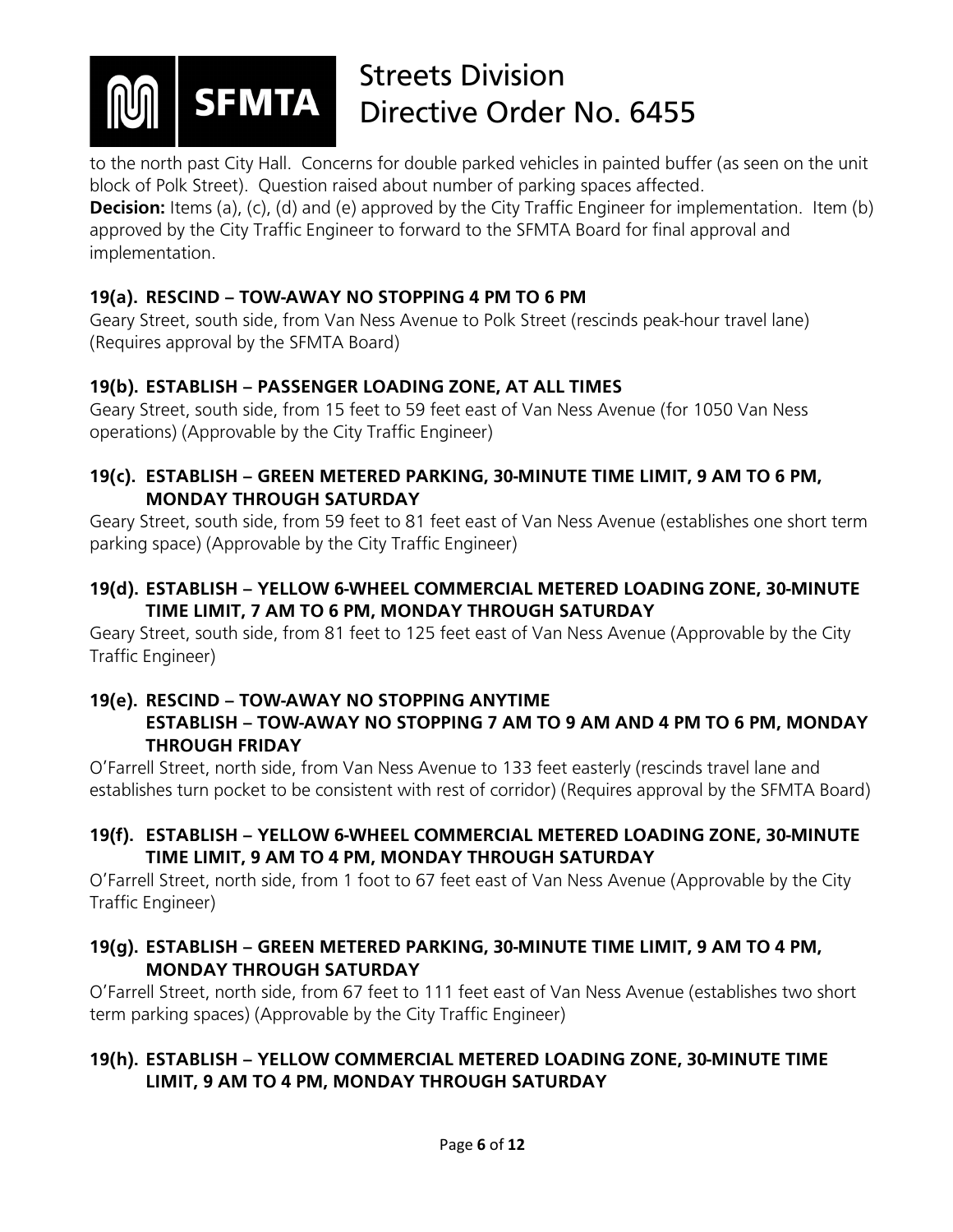

O'Farrell Street, north side, from 111 feet to 133 feet east of Van Ness Avenue (Supervisor District 6) (Approvable by the City Traffic Engineer) Daniel Mackowski, daniel.mackowski@sfmta.com

Proposal to install parking and loading zones as part of treatments to facilitate vehicle turning movements onto reconfigured Van Ness Avenue.

Public Comments: Question raised regarding CEQA determination. Received one comment in opposition because proposal adds parking. Suggestion to consider adding protected bike lane on O'Farrell Street instead.

**Decision:** Items (b), (c), (d), (f), (g) and (h) approved by the City Traffic Engineer for implementation. Items (a) and (e) approved by the City Traffic Engineer to forward to the SFMTA Board for final approval and implementation.

### **20(a). ESTABLISH – 4-HOUR TIME LIMIT, 8 AM TO 6PM, DAILY**

- A. Innes Avenue, south side, from Selby Street to Milton I. Ross Lane
- B. Rankin Street, east side, from McKinnon Avenue to Innes Avenue

C. Kirkwood Avenue, north side, from Rankin Street to Milton I. Ross Lane (Requires approval by the SFMTA Board)

### **20(b). ESTABLISH – PERPENDICULAR PARKING**

- A. Innes Avenue, south side, from Rankin Street to Milton I. Ross Lane
- B. Rankin Street, east side, from McKinnon Avenue to Jerrold Avenue
- C. Kirkwood Avenue, north side, from Rankin Street to Milton I. Ross Lane (Supervisor District 10) (Requires approval by the SFMTA Board) Andy Thornley, andy.thornley@sfmta.com

Formalizing customary perpendicular parking on portions of Innes Avenue, Rankin Street, and Kirkwood Avenue on the campus of the SF Market, and establishing daytime parking time limits on those streets to address curb congestion and refuse accumulation (the SF Market is also working with SF Public Works to program street cleaning for these and other streets).

**Public Comments:** Received one comment in opposition because proposal adds parking. Question regarding previous proposal to establish overnight parking prohibition.

**Decision:** Amended to delete one block of Rankin Street, from Jerrold Avenue to Innes Avenue under 20(b)(B) per staff input. Approved by the City Traffic Engineer to forward to the SFMTA Board for final approval and implementation.

### **21(a). ESTABLISH - SPEED HUMPS**

- A. Farallones Street, between Capitol Avenue and Plymouth Avenue (2 speed humps)
- B. Guttenberg Street, between Brunswick Street and Morse Street (1 speed hump)
- C. Jules Avenue, between Grafton Avenue and Holloway Avenue (1 speed hump)
- D. London Street, between Avalon Avenue and Excelsior Avenue (1 speed hump)
- E. Lowell Street, between Brunswick Street and Morse Street (1 speed hump)
- F. Maynard Street, between Gladstone Drive and Mission Street (2 speed humps)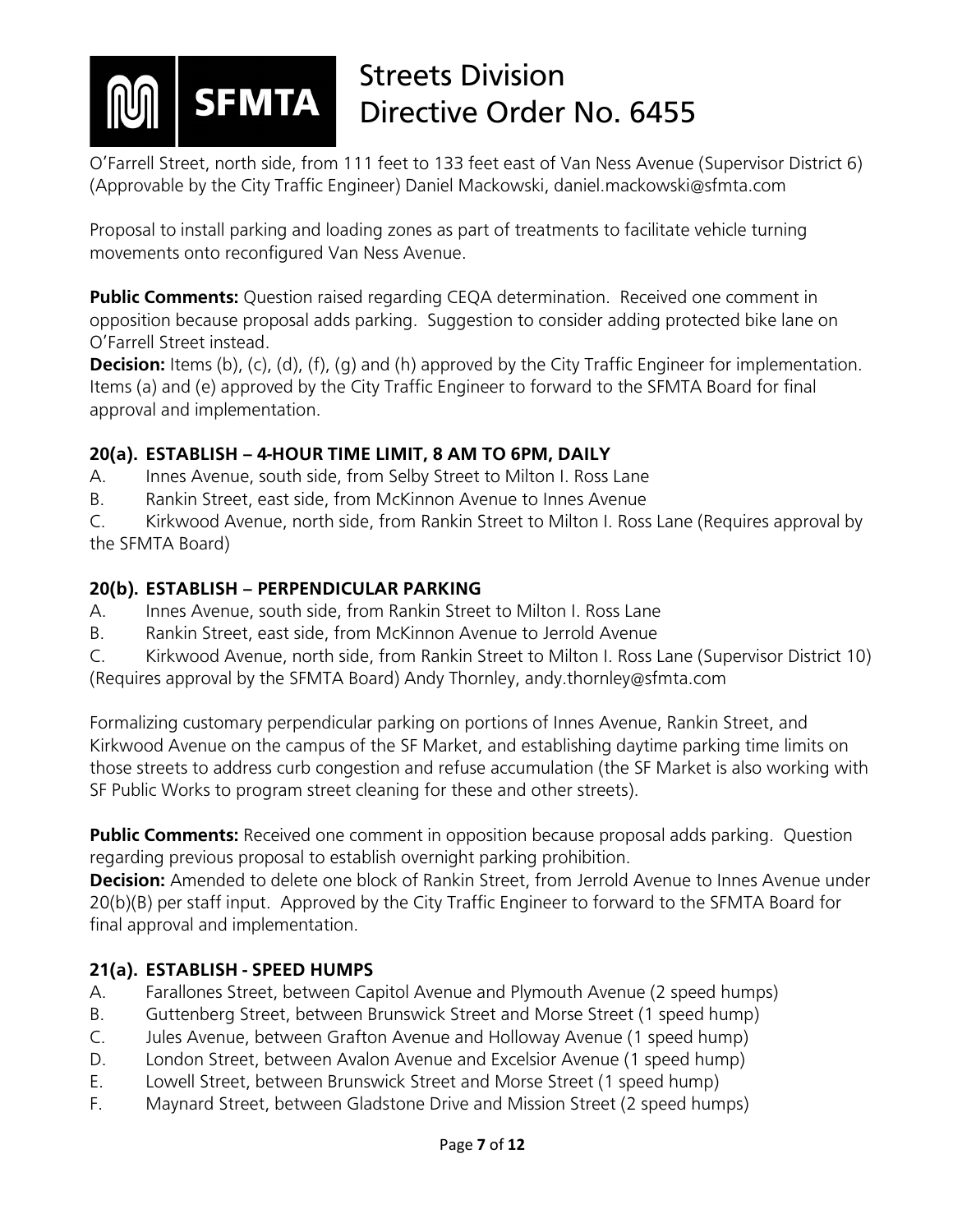- G. Montana Street, between Capitol Avenue and Plymouth Avenue (1 Speed Hump)
- H. Orizaba Avenue, between Broad Street and Sadowa Street (1 speed hump)
- I. Ottawa Street, between Alemany Boulevard and Cayuga Avenue (2 speed humps)
- J. Pope Street, between Hanover Street and Prague Street (1 speed hump)
- K. Rome Street, between Mount Vernon Avenue and Ottawa Street (2 speed humps)
- L. Santa Ynez Avenue, between Capistrano Avenue and Cayuga Avenue (1 speed hump)
- M. South Hill Boulevard, between Rolph Street and Canyon Drive (1 speed hump)

N. Theresa Street, between Alemany Boulevard and Mission Street (1 speed hump) (Approvable by the City Traffic Engineer)

#### **21(b). ESTABLISH - SPEED CUSHIONS**

- A. Athens Street, between Cordova Street and Rolph Street (1 3-lump speed cushion)
- B. Brunswick Street, between Concord Street and Whittier Street (3 3-lump speed cushions)
- C. Cayuga Avenue, between Regent Street and Sickles Avenue (1 3-lump speed cushion)
- D. Lakeview Avenue, between Lee Avenue and San Jose Avenue (2 3-lump speed cushions)
- E. Paris Street, between Avalon Avenue and Excelsior Avenue (1 3-lump speed cushions)
- F. Plymouth Avenue, between Grafton Avenue and Holloway Avenue (2 5-lump speed cushions)
- G. Russia Avenue, between London Street and Paris Street (1 3-lump speed cushion)
- H. Russia Avenue, between Moscow Street and Munich Street (1 5-lump speed cushion)
- I. Santa Rosa Avenue, between Alemany Boulevard and Mission Street (1 3-lump speed cushion)
- J. Allison Street, between Brunswick Street and Hanover Street (1 3-lump speed cushion)
- K. Pope Street, between Brunswick Street and Hanover Street (1 3-lump speed cushion)

(Approvable by the City Traffic Engineer)

### **21(c). ESTABLISH - RAISED CROSSWALKS**

- A. Byxbee Street at Garfield Street, west leg (1 raised crosswalk)
- B. Byxbee Street at Shields Street, west leg (1 raised crosswalk)
- C. Mount Vernon Avenue at Del Monte Street, east leg (1 raised crosswalk)
- D. South Hill Boulevard at Rolph Street, north leg and south leg (2 raised crosswalks)
- E. South Hill Boulevard at Canyon Drive, north leg (1 raised crosswalk)

(Approvable by the City Traffic Engineer)

### **21(d). ESTABLISH – SPEED TABLE**

Mount Vernon Avenue, between Alemany Boulevard and Mission Street (1 speed table) (Supervisor District 11) (Approvable by the City Traffic Engineer) Daniel Carr, daniel.carr@sfmta.com

District 11 neighborhood traffic calming location, prioritized and funded by Supervisor Safai.

**Public Comments:** Comments in support. Suggestion to consider other devices such as traffic diverter. Questions raised regarding other work pending at Santa Ynez Avenue and Capistrano Avenue. Havelock Street also missing from the list of locations.

**Decision:** Approved by the City Traffic Engineer for implementation. **#**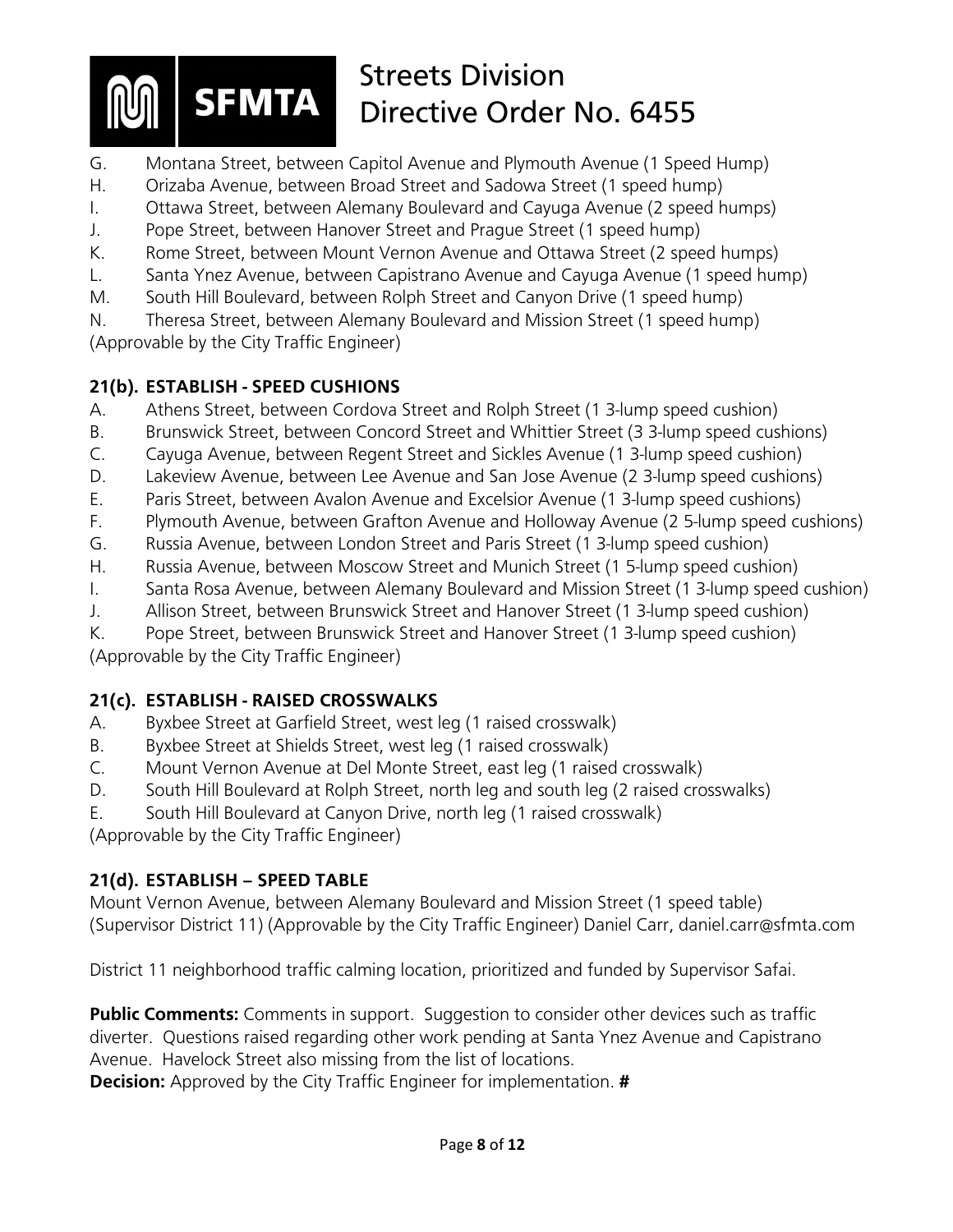

## **22. ESTABLISH - SLOW STREET (NO THROUGH TRAFFIC)**

Sanchez Street, 23rd Street to 30th Street (Supervisor District 8) (Approvable by the City Traffic Engineer) Ariel Ward ariel.ward@sfmta.com

Extends the classification of Sanchez Street as a Slow Street post-emergency. Additional Slow Street traffic calming treatments will be added to the corridor, including new pavement markings and signs.

**Public Comments:** Received five emails in opposition and two emails in support prior to public hearing; eight comments in support and three comments in opposition during the hearing. Questions raised regarding traffic data on nearby streets, emergency vehicle access, CEQA determination date and clarity of signage.

**Decision:** Approved by the City Traffic Engineer for implementation. **#**

### **23(a). ESTABLISH - SLOW STREET (NO THROUGH TRAFFIC)**

Shotwell Street, 14th Street to Cesar Chavez Street (Approvable by the City Traffic Engineer)

### **23(b). ESTABLISH - RIGHT TURN ONLY EXCEPT BICYCLES AND EMERGENCY VEHICLES**

- A. Shotwell Street, northbound and southbound at 16th Street
- B. Shotwell Street, northbound and southbound at 20th Street

C. Shotwell Street, northbound and southbound at 24th Street (Approvable by the City Traffic Engineer)

### **23(c). ESTABLISH - NO LEFT TURN EXCEPT BICYCLES AND EMERGENCY VEHICLES**

- A. 16th Street, eastbound and westbound at Shotwell Street
- B. 20th Street, eastbound and westbound at Shotwell Street
- C. 24th Street, eastbound and westbound at Shotwell Street

(Supervisor District 9) (Approvable by the City Traffic Engineer) Ellen Robinson ellen.robinson@sfmta.com

Extends the classification of Shotwell Street as a Slow Street post-emergency. Additional Slow Street traffic calming treatments will be added to the corridor, including new pavement markings, signs and median treatments prohibiting through traffic at three locations.

**Public Comments:** Comments in support.

**Decision:** Approved by the City Traffic Engineer for implementation. **#**

### **24(a). RESCIND – GENERAL METERED PARKING ESTABLISH – NO PARKING ANYTIME EXCEPT BICYCLES (BIKE CORRAL)**

Valencia Street, west side, from 10 feet to 30 feet north of 19th Street (removes general metered space #770) (Approvable by the City Traffic Engineer)

### **24(b). RESCIND – COMMERCIAL METERED LOADING ZONE, 8 AM TO 6 PM, MONDAY THROUGH SATURDAY**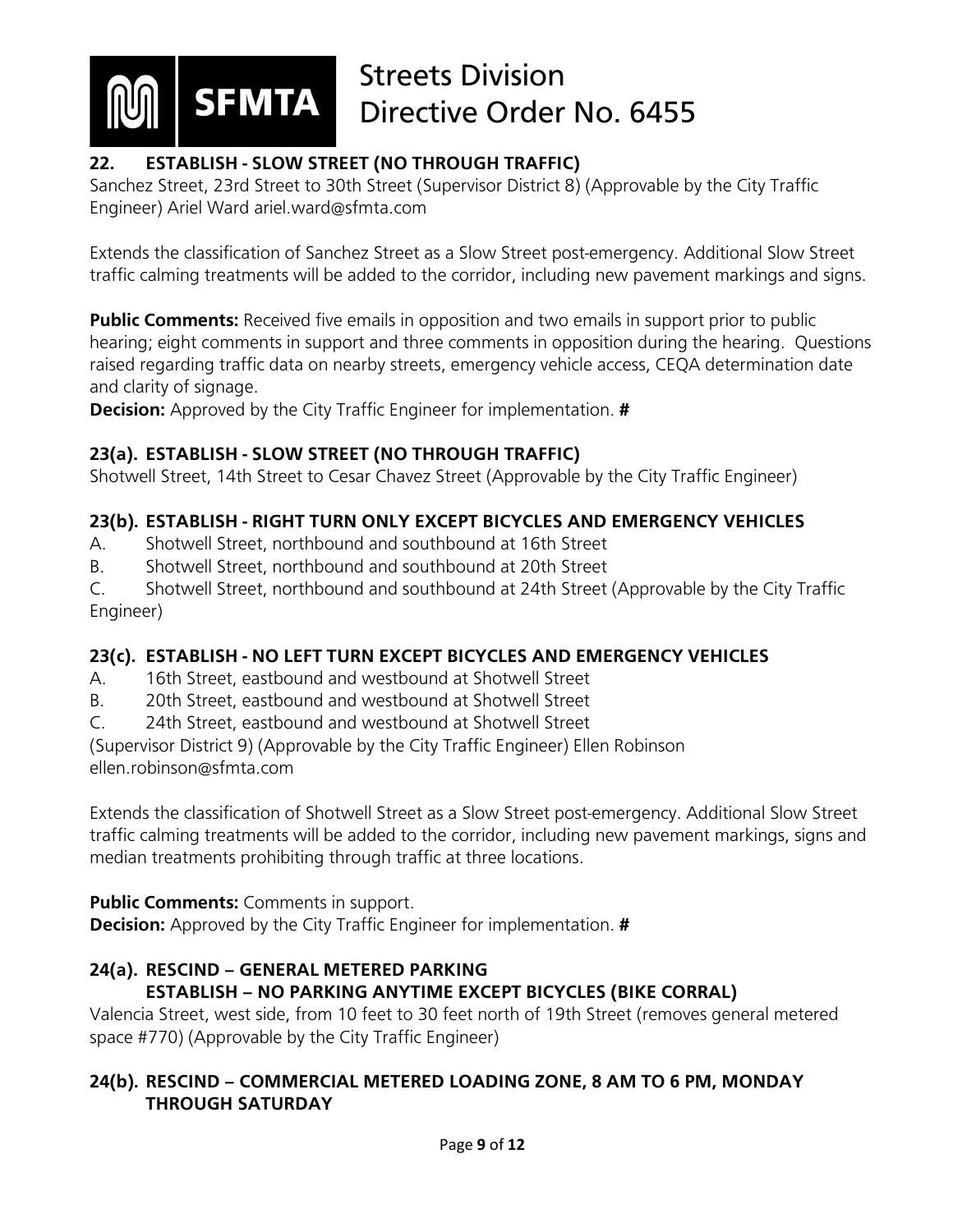

#### **ESTABLISH – RED ZONE**

Valencia Street, west side, from 20th Street to 21 feet northerly (removes parking meter #858) (Approvable by the City Traffic Engineer)

# **24(c). RESCIND – COMMERCIAL METERED LOADING ZONE, 7 AM TO 6 PM, MONDAY THROUGH FRIDAY**

#### **ESTABLISH – RED ZONE**

Valencia Street, east side, from 20th Street to 20 feet southerly (removes parking meter #901) (Approvable by the City Traffic Engineer)

### **24(d). ESTABLISH – NO PARKING ANYTIME EXCEPT BICYCLES (BIKE CORRAL)**

Valencia Street, east side, from 10 feet to 24 feet south of 21st Street (Approvable by the City Traffic Engineer)

#### **24(e). RESCIND – GREEN METERED PARKING ESTABLISH – RED ZONE**

Valencia Street, west side, from 3 feet to 23 feet north of 22nd Street (removes parking meter 1058- G)

#### **ESTABLISH – GREEN METERS, 30-MINUTE PARKING LIMIT, 9 AM TO 6 PM, MONDAY THROUGH SATURDAY**

Valencia Street, west side, from 43 feet to 63 feet north of 22nd Street (relocates green metered parking to space #1052) (Approvable by the City Traffic Engineer)

#### **24(f). RESCIND – COMMERCIAL METERED LOADING ZONE, 8 AM TO 6 PM, MONDAY THROUGH SATURDAY ESTABLISH – RED ZONE**

17th Street, north side, from 12 feet to 20 feet east of Valencia (shortens existing metered loading zone and extends existing red zone by 8 feet) (Approvable by the City Traffic Engineer)

## **24(g). RESCIND – YELLOW ZONE, COMMERCIAL LOADING, 30-MINUTE TIME LIMIT, 8 AM TO 11 PM, DAILY**

### **ESTABLISH – RED ZONE**

18th Street, south side, from 10 feet to 20 feet west of Valencia Street (shortens existing yellow zone and extends existing red zone by 10 feet) (Approvable by the City Traffic Engineer)

### **24(h). RESCIND – GREEN METERED PARKING ESTABLISH – RED ZONE**

22nd Street, south side, from 6 feet to 24 feet west of Valencia Street (removes parking meter 3301- G) (Approvable by the City Traffic Engineer)

#### **24(i). RESCIND – COMMERCIAL LOADING ZONE, 8 AM TO 6 PM, MONDAY THROUGH FRIDAY ESTABLISH – RED ZONE**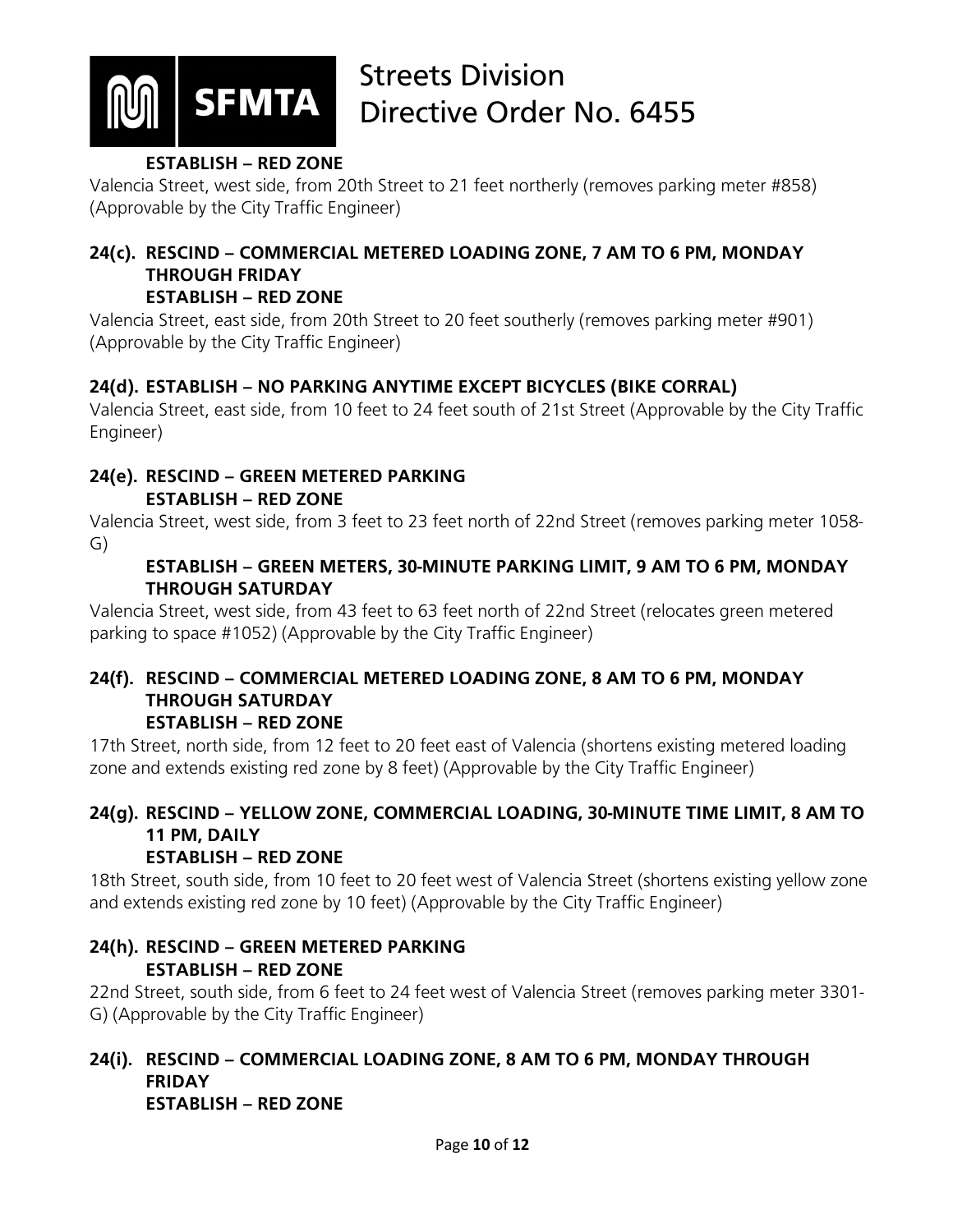

23rd Street, south side, from Valencia Street to 20 feet westerly

**ESTABLISH – COMMERCIAL LOADING ZONE, 8 AM TO 6 PM, MONDAY THROUGH FRIDAY**

23rd Street, south side, from 20 feet to 40 feet west of Valencia Street (relocates existing yellow zone) (Approvable by the City Traffic Engineer)

#### **24(j). RESCIND – GENERAL METERED PARKING**

25th Street, north side, from 7 feet to 29 feet east of Valencia Street (removes parking meter #3452) **ESTABLISH – RED ZONE**

25th Street, north side, from 7 feet to 10 feet east of Valencia Street (extends existing zone 3 feet) **ESTABLISH – NO PARKING ANYTIME EXCEPT BICYCLES (BIKE CORRAL)**

25th Street, north side, from 10 feet to 29 feet east of Valencia Street (removes one general metered space) (Approvable by the City Traffic Engineer) (Supervisor Districts 8 and 9) Victoria Chong, victoria.chong@sfmta.com

The proposal includes installing daylighting at intersection approaches on Valencia Street and cross streets in order to improve intersection visibility and safety.

**Public Comments: No comments. Decision:** Approved by the City Traffic Engineer for implementation. **#**

#### **GENERAL COMMENTS:**

- Thank you to staff for incorporating previous suggestions to presentation slides and agenda.
- One of the public hearing webpages still has a reference to Skype.

*Whether or not the City Traffic Engineer's decision is considered a Final SFMTA Decision is determined by Division II, Section 203 of the Transportation Code. If the City Traffic Engineer approves a parking or traffic modification, it is considered a Final SFMTA Decision. If the City Traffic Engineer disapproves or declines a parking or traffic modification, a member of the public must request additional review by the SFMTA of that decision which shall be conducted pursuant to Division II, Section 203 of the Transportation Code before the decision becomes a Final SFMTA Decision. Final SFMTA Decisions, whether made by the City Traffic Engineer or the SFMTA Board, can be reviewed by the Board of Supervisors pursuant to [Ordinance 127-18.](https://sfbos.org/sites/default/files/o0127-18.pdf) Decisions reviewable by the Board of Supervisors are denoted with a pound (#). Information about the review process can be found at: [https://sfbos.org/sites/default/files/SFMTA\\_Action\\_Review\\_Info\\_Sheet.pdf.](https://sfbos.org/sites/default/files/SFMTA_Action_Review_Info_Sheet.pdf)*  For questions about any of these items, please contact: [sustainable.streets@sfmta.com](mailto:sustainable.streets@sfmta.com) and reference this order number.

**● 311 (Outside SF 415.701.2311; TTY 415.701.2323) Free language assistance / 免費語言協助 /** Ayuda gratis con el idioma / Бесплатная помощь переводчиков / Trợ giúp Thông dịch Miễn phí /